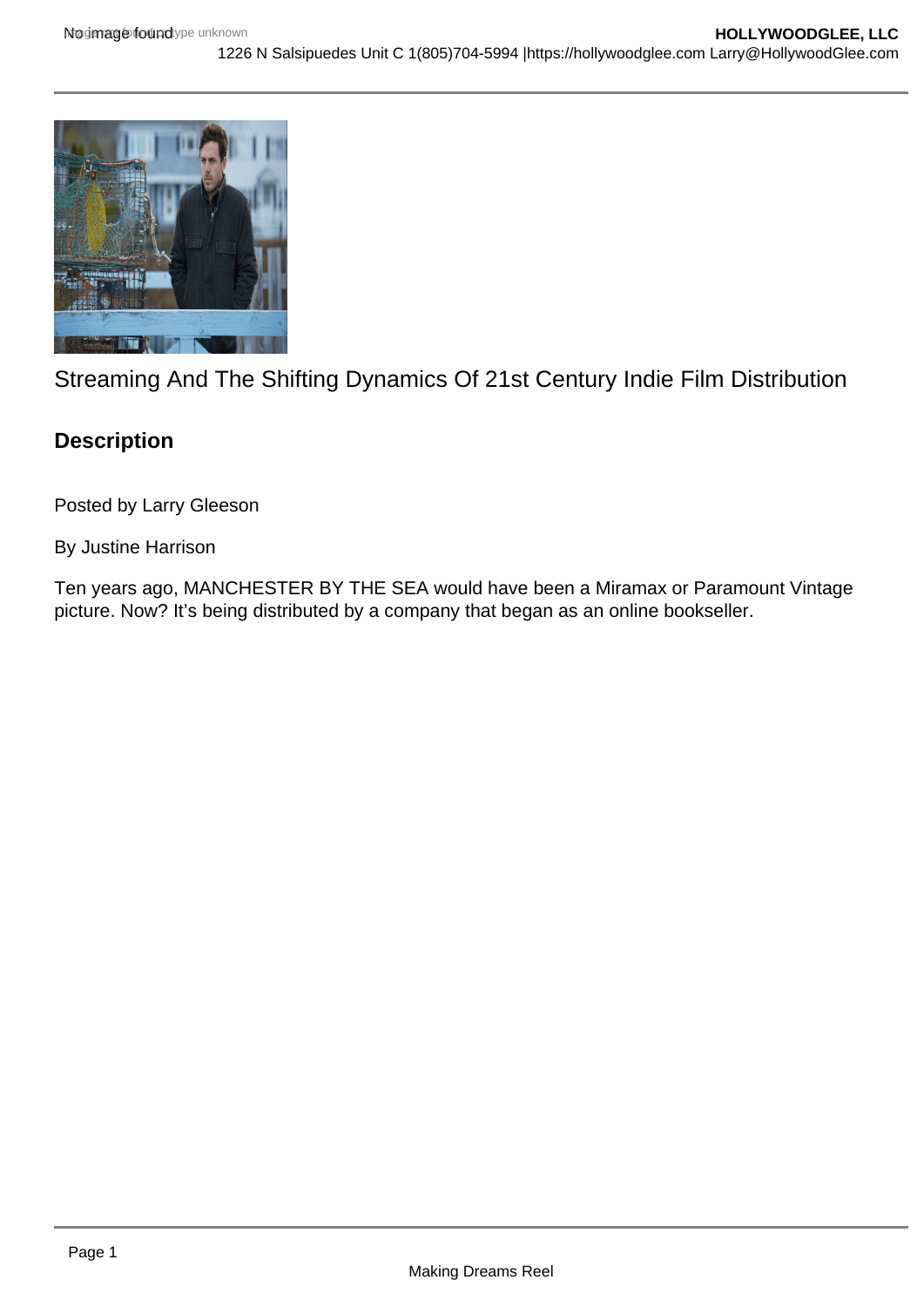

hybrid

companies. It has been through numerous cycles of boom and bust. It has given us both **The Terminator** and **Terminator: Genisys** (or as I prefer to call it, **Terminator: Spylling Arror**). And, as with any institution that exists for an extensive period of time, Hollywood's methodologies have grown and changed. Low budget genre pictures are no longer made by the dozens on a production assembly line. Directors and actors work job to job, rather than on contracts built around a set number of films. The general structure and tone of blockbusters has changed time and again. And, just as the methods of producing films and the type of films that get made have changed, so too have the methods of getting them out into the world.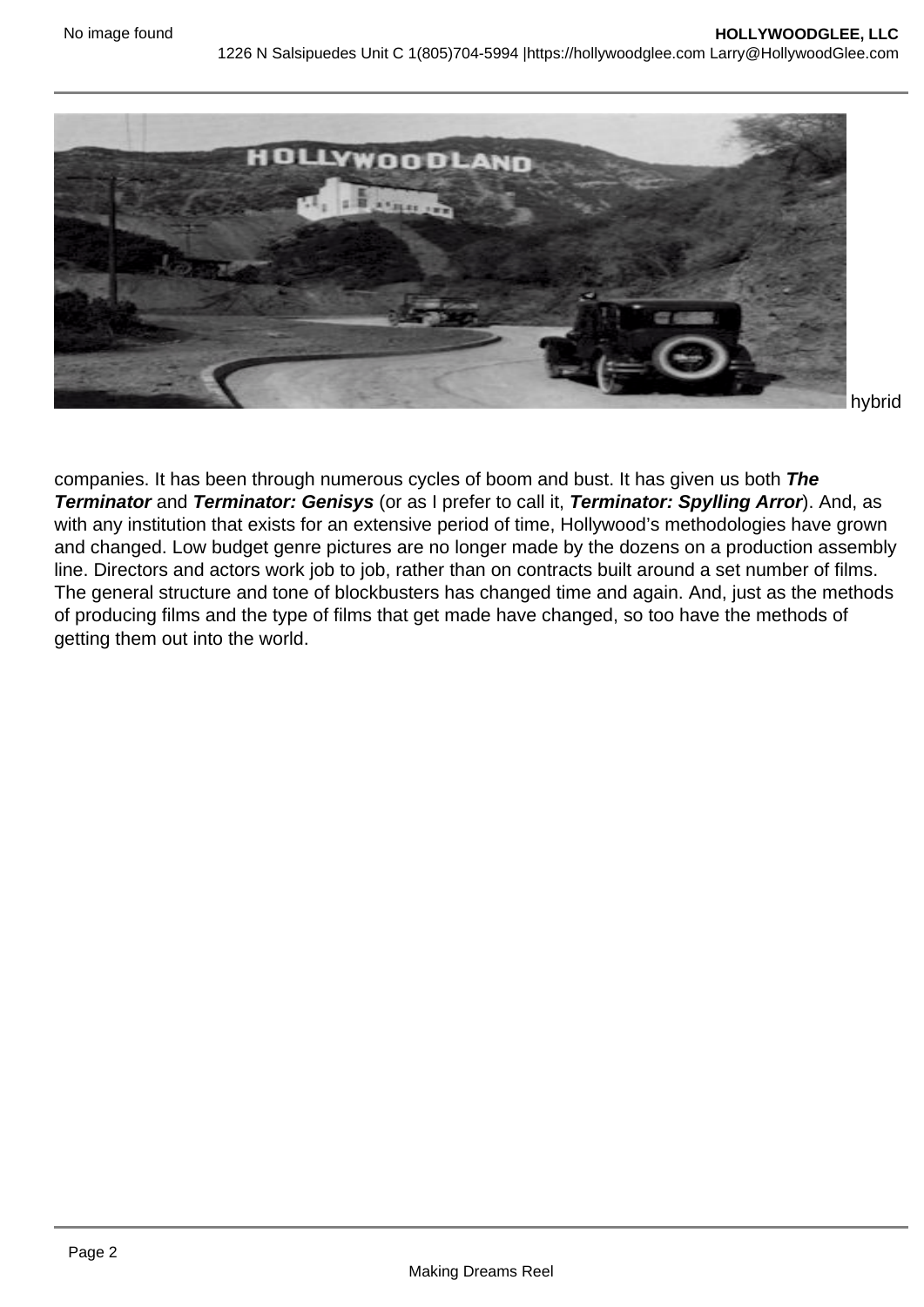When Kenneth Lonergan's Manchester by the Sea opens in theaters this week, it will be the latest offering from Amazon Films, the film distribution branch of the online bookseller

## turned

general internet juggernaut. It will receive both a theatrical and a home media release, but ultimately those are loss leaders for its eventual premiere on Amazon Prime's streaming service. It will join Chi-Raq, Wiener Dog , The Neon Demon , The Handmaiden and others as part of a sales pitch to its potential audience. That pitch goes something like this – "We have distinctive films by distinctive filmmakers, and if you subscribe to our service, you will have access to them through what is currently being sold as the most accessible way to watch movies and television." Netflix does something similar with its own original content, although they generally give more promotional focus to their serialized content as opposed to their standalone films. Streaming is still a relatively recent factor in the state of non-blockbuster film distribution, and it has major implications for film as a whole that are still being worked out. But on a purely business level, it is easy to understand why distribution for smaller films has turned so sharply towards streaming in the past few years. Through streaming, Netflix, Amazon and their peers in distribution are making a move that their predecessors could not.

[Many of the biggest independent](https://hollywoodglee.com/2016/12/01/streaming-and-the-shifting-dynamics-of-21st-century-indie-film-distribution/screen-shot-2016-11-30-at-3-52-43-pm/) and semi-independent film distributors from the last century have either folded or been dramatically transformed. Miramax and New Line, arguably the biggest and most powerful of these mini-major studios, are now much smaller companies. The Weinstein brothers left Miramax in the 2000s to form The Weinstein Company, and Disney ultimately chose to sell the company off. Its film library, which includes every one of Quentin Tarantino's pictures up to Kill Bill , is now distributed by former rival Lionsgate. New Line has similarly lost much of the influence it once had, and it now exists as a subsidiary of Warner Brothers. Warner Independent Pictures (Before Sunset , A Scanner Darkly )and Paramount Vantage (No Country for Old Men , Nebraska ) have been completely shut down. These companies and subdivisions lived and died on their ability to sell and spread comparatively small, specific movies as comparatively small, specific movies. New Line made its name with A Nightmare on Elm Street and the Teenage Mutant Ninja Turtles franchises, both of which were huge hits in comparison to their budgets. Miramax sold itself as a haven for filmmakers championed as auteurs – Tarantino, Kevin Smith and their peers. Paramount Vantage distributed the Coens after a string of unsuccessful movies, and Warner Independent Pictures backed Richard Linklater on two of his more ambitious projects (his first return to Jesse and Céline, ten years after Before Sunrise